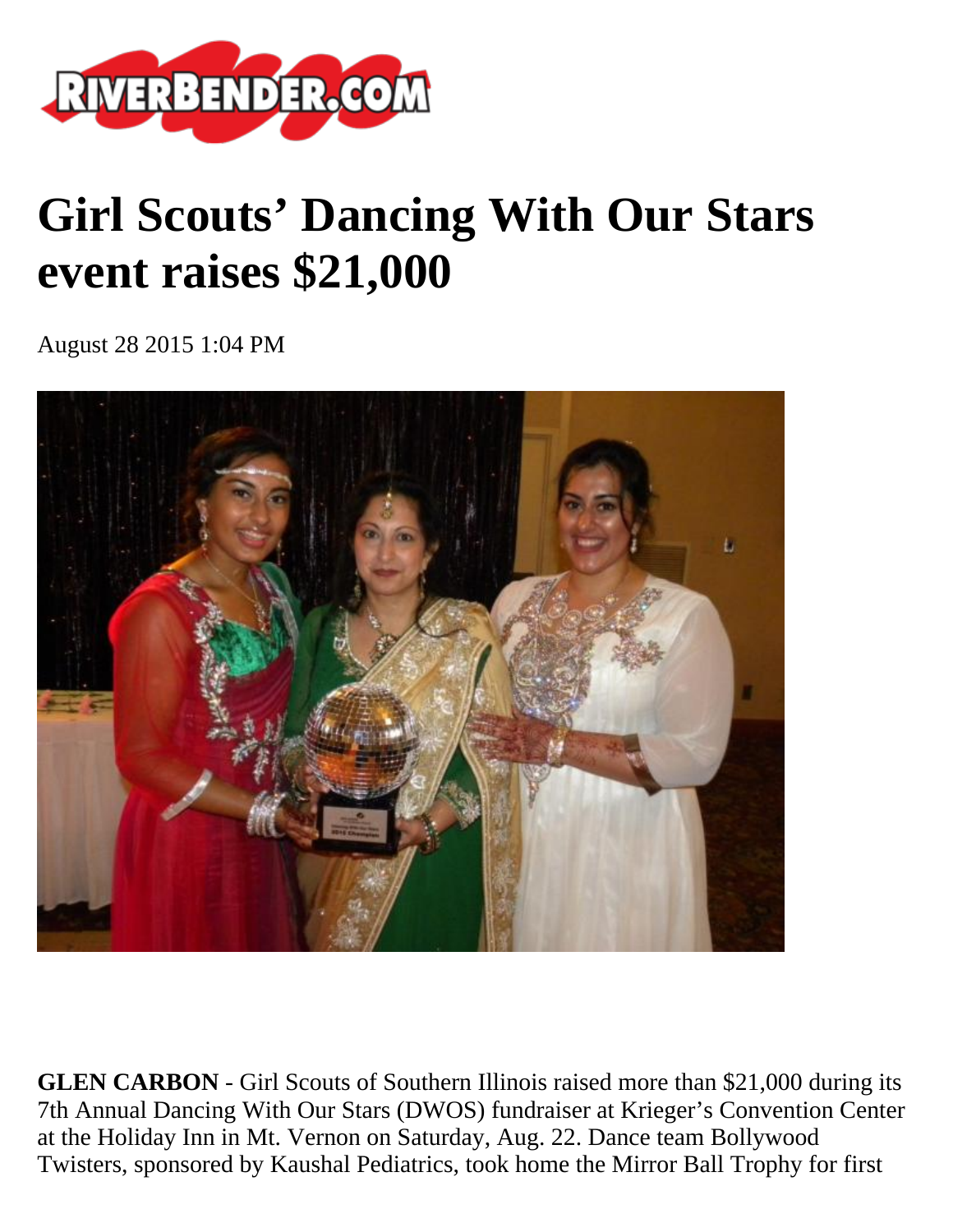place. Carolyn and Dean Montague, sponsored by Paulette and Ron Schneider, won the Judges Choice award.

Also participating were the dance teams of: Centre Stage Dancers, sponsored by Centre Stage Studios; Devin Riley and Kara Bachelor, sponsored by Poppy's; Mt. Vernon High School Drama Club, sponsored by Candy and Fred Isberner; Lesa Woods, sponsored by Larry and Bobbie Drury; Sister Suffragettes, sponsored by Centre Stage Studios; The Hocketts, sponsored by Higgins Custom & Collision; Drama Mamas, sponsored by Diane and Rick Siemer; and The New Evolution, sponsored by National Railway Equipment Co.

This is the second time the Bollywood Twisters participated in Dancing With Our Stars. Gauri is a freshman at University of Missouri Kansas City in a 6-year medical program. Younger sister Priyanka is a Mt. Vernon High School freshman. Their parents own Kaushal Pediatrics Services LTD in Mt. Vernon.

"What a wonderful night during our 7th Annual Dancing With Our Stars," said Villie M. Appoo, GSSI Chief Executive Officer. "We are so grateful to everyone who participated in and supported this year's DWOS fundraiser," said Appoo. "Everyone from our DWOS committee, to our dancers and the generous Mt. Vernon community helped make this fundraiser very successful." According to Appoo, funds raised during DWOS will help Girl Scouts continue to develop leadership programs for girls, maintain and improve its camps and help out-reach to at-risk girls.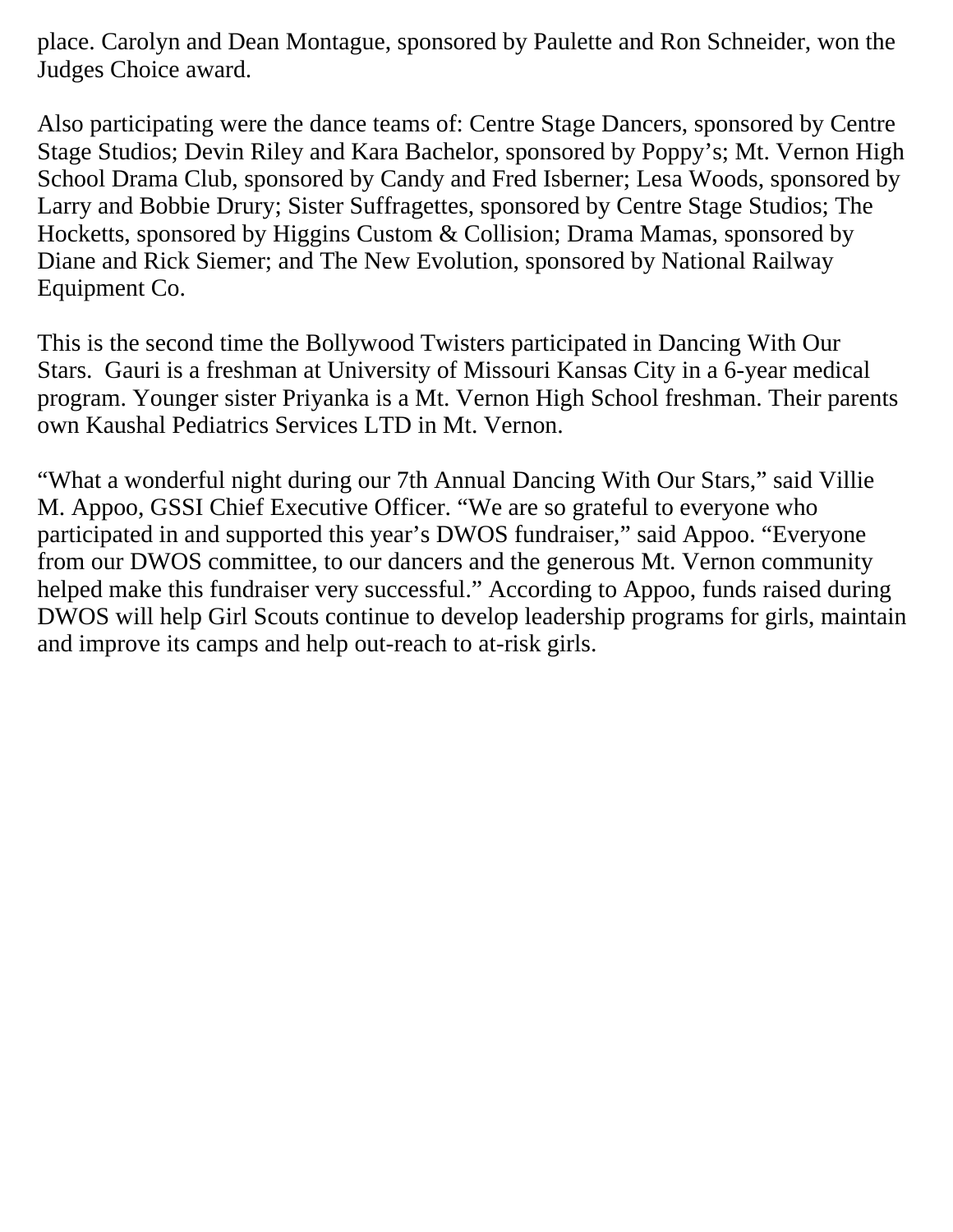

Co-hosts for the event were Brandon Bullard with RARE and Bria Ashby with Community First Bank. Celebrity judges were Mike Beard from The Insurance Store, Joe Gliosci with Peoples National Bank, Finny Mathew of Crossroads Community Hospital and Mary Beth Mezo with Smokin' T's Competition BBQ.

Teams competed to win DWOS' Mirror Ball Trophy by earning the top spot in a two part scoring system. The judges' scores provided the first element to the dancers' scores. The second element added a dash of audience participation and even more excitement, as dancers accrued points with donations from their supporters and attendees at the event.Other DWOS sponsors included: Trophy Sponsor: Crossroads Community Hospital; Vote Tabulation Sponsor: Community First Bank; Silent Auction Sponsor: First Mid-Illinois Bank & Trust, Premier Radio Sponsor, WDML; Fred and Tammy Klapetzky, DJ; and Krieger's Convention Center at Holiday Inn.

Teams will be competing to win DWOS' renowned mirror ball trophy by earning the top spot in a two part scoring system. The judges' scores provide the first element to the dancers' scores. The second element adds a dash of audience participation and even